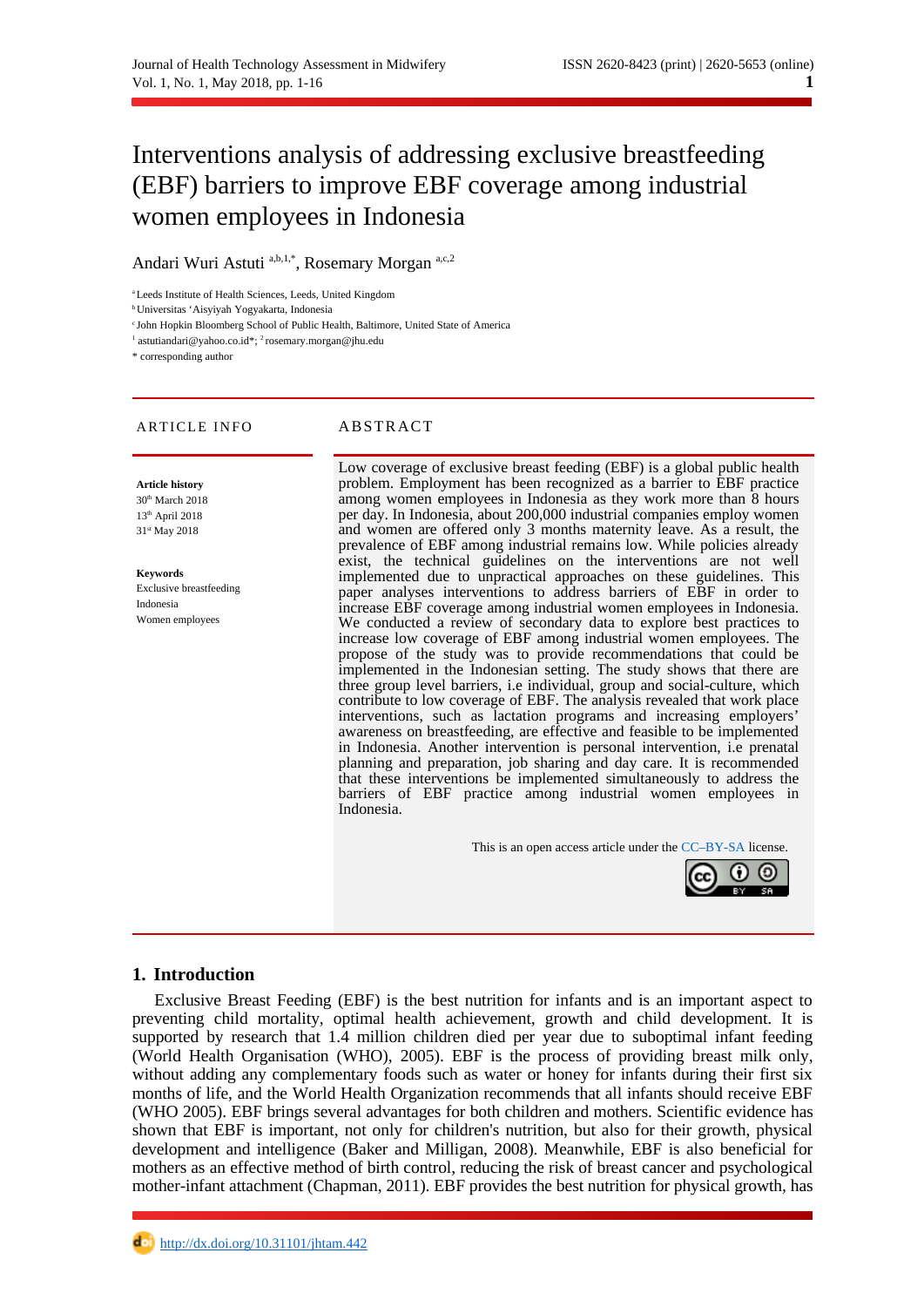a good impact on physio-social development and is an effective method of preventing further pregnancies for the mothers (Senarath et al, 2010). It could also save as many as 1.5 million infant's lives every year as it prevents numerous causes of infant mortality, such as malnourishment and diarrhoea (UNICEF, 2002). However, globally the low coverage of EBF still remains, which is particularly poor in developing countries (WHO, 2007) due to a lack of breastfeeding promotion, cultural barriers, poor of advocacy and lack of knowledge (WHO, 2002).

There are many countries that still have low coverage of EBF, such as Indonesia. Based on the Indonesian Health Survey Demography (IHSD) in 2012, the coverage of EBF was 42 %. There were only 12% of women employees in Indonesia who continued to breastfeed (cited in Murtyarini (2012). There are several barriers hindering EBF, such as lack of knowledge, socio-culture, employment, lack of advocacy, policy and support (Tarrant et al, 2011). The International Labour Organisation (ILO) as The United Nations (UN) specialised agency which seeks the promotion of social justice and internationally recognised human and labour rights, found that employment is a contributing factor to the practice of EBF, especially when mothers return to work (ILO, 2011a). This is due to a reduction in physical contact during working time, compared to when they were on maternity leave (Amin et al, 2011). In fact, in developing countries especially, there is a significant increase in number of women employees, due to social-economic changes and needs (Yimyam and Morrow, 1999). Examining the global trends, women's participation in employment has grown significantly. It has risen from 1.2 billion in the 1980's to 52.6 billion in 2006 (Riordan and Wambach, 2010). In Indonesia, approximately 45 billion women work as industrial employees (Kompas, 2011).

Many studies show that employment contributes to shortening in the duration of supplying EBF (Ogbuanu et al. 2011). Research evidence shows that mothers who return to work full-time spend less time providing EBF, compared to women who choose to stay at home (Lawrence and Lawrence, 2005). Based on the Fragile Families and Child Wellbeing Studies, cited in Ogbuanu et al. 2011), women who are in employment are 54% higher in breastfeeding cessation than women who are not. As a response to the issue, one of the ILO's primary goals is to protect the maternity health needs of women workers and their babies and to promote the retention of women in the workforce throughout their childbearing years (Riordan and Wambach, 2010). One of the points that need to be addressed to reach this goal is breastfeeding.

There are many policies and guidelines established by the WHO to address such a problem and a number of countries have adapted these with the aim of increasing EBF coverage. In Indonesia for example, in order to encourage women to breastfeed whilst in employment, several policies and strategies have been established that will be explained in detail below.

There are many policies and guidelines established by WHO to address such a problem and a number of countries have adapted these with the aim of increasing EBF coverage. In Indonesia for example, in order to encourage women to breastfeed whilst in employment, several policies and strategies have been established that will be explain detail in chapter 3. However, in reality, the country's EBF coverage of 42% in 2009 is still lower than the national target which is 80% (Berlian, 2010).

'Coverage of EBF' illustrates the number of women who have babies aged 0-2 years and who breastfeed during the first 6 months (WHO, 2005). 'Industrial women employees' are women who work for the industrial sector, full-time for 8-12 hours daily in factories or companies that produce goods (ILO, 2012a). As maternity leave periods generally expire before the end of the breastfeeding period, provisions to enable women to continue to breastfeed upon returning to work are important to meet international recommendations on breastfeeding and are in the best health interests of both mother and child (ILO, 2012b). In relation to this, ILO established an act regarding health protection in the work place. Article 3 Confession No 183 explains about women's employment rights related to maternal matters including breastfeeding (ILO, 2012c). However, the lack of workplace support for breastfeeding makes working incompatible and it leads to low coverage of EBF among industrial women employees (ILO, 2012a).

Having understanding that EBF as a global health problem amongst industrial women employees this study aimed to analyse the interventions to address the barriers of EBF in order to increase EBF coverage among industrial women employees in Indonesia.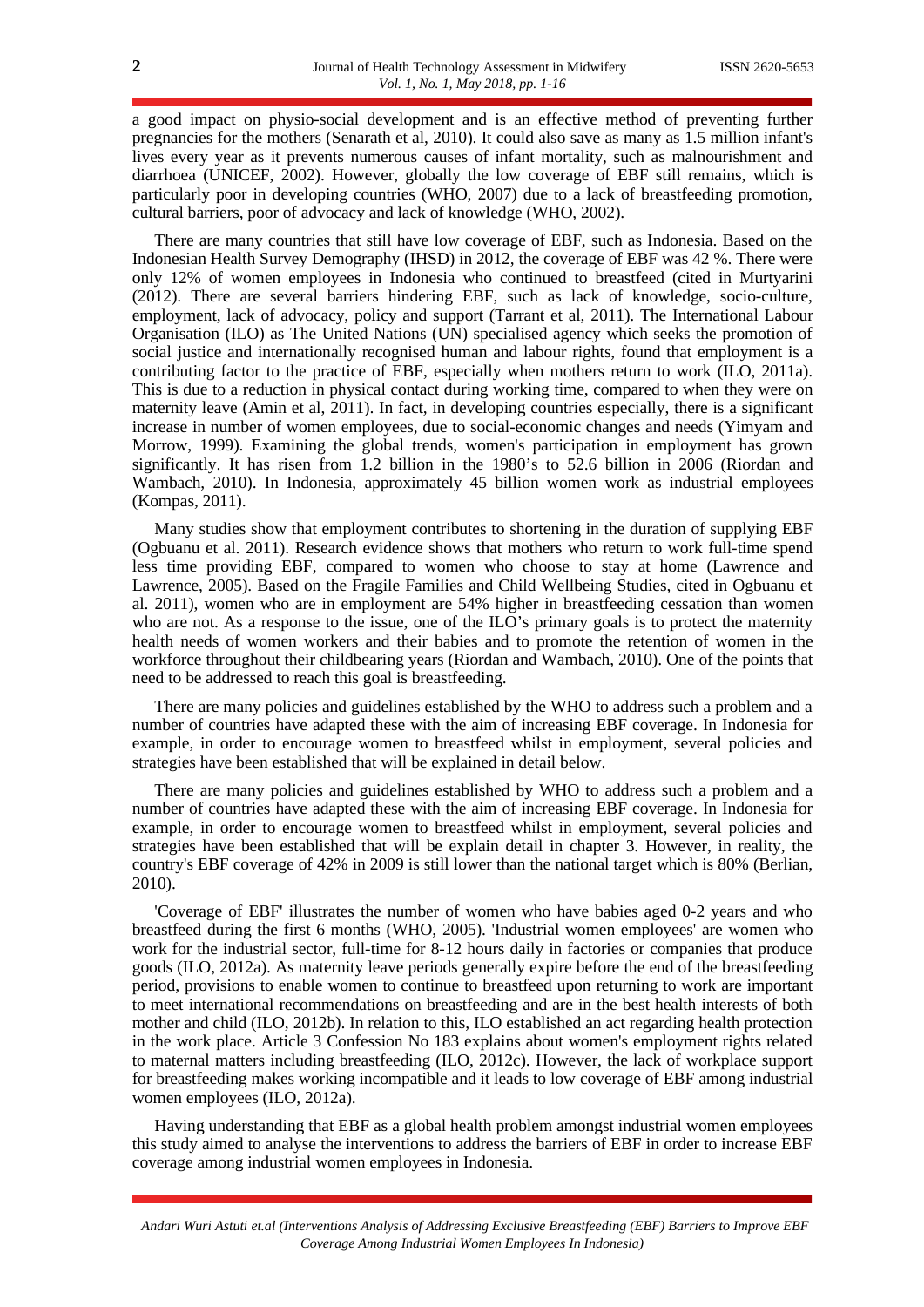# **2. Methods**

### **2.1. Study Design and conceptual framework**

This study reviewed interventions to address barriers of EBF among industrial women employees in Indonesia, which included personal, group and social barriers related to EBF. Recommendations are provided for Indonesian stakeholders with the aim of increasing EBF coverage among industrial women employees. The conceptual framework used is adapted from Hector et al (2005). The conceptual framework was used to analyse the barriers in each level, including the effect and impact, and also which interventions exist to address these barriers. The following figure represents the conceptual framework of low coverage on EBF among industrial women employees.





# **2.2. Scope of review**

This review deals with how to manage the barriers to increase coverage of EBF among industrial women employees. It is necessary to address barriers at the personal, group and social level together because they are associated with each other in terms of contributing to low coverage of EBF among industrial women employees (Amir et al, 2010).

#### **2.3. Sources of data**

Several sources were used to collect data i.e. documents from Indonesia and an international literature search.

# **2.3.1. Documents from Indonesia**

The lead author was involved in a breastfeeding promotion project of Indonesian Breastfeeding Mothers Association (AIMI). Thus, as a member, the author frequently received new documents regarding topics related to breastfeeding. Such documents include National situational analysis of the government, policy makers and NGO's actions on addressing the barriers of EBF practice among industrial women employees.

# **2.3.2. International literature search**

# i. **Leeds University Library Search**

The Leeds University was searched for books on breastfeeding related to employment and four textbooks with relevant information were chosen.

# ii. **UNICEF and WHO documents**

Relevant international documents on EBF and the barriers of employment were collected from the WHO office in Geneva and from the UNICEF office in Jakarta, Indonesia**.**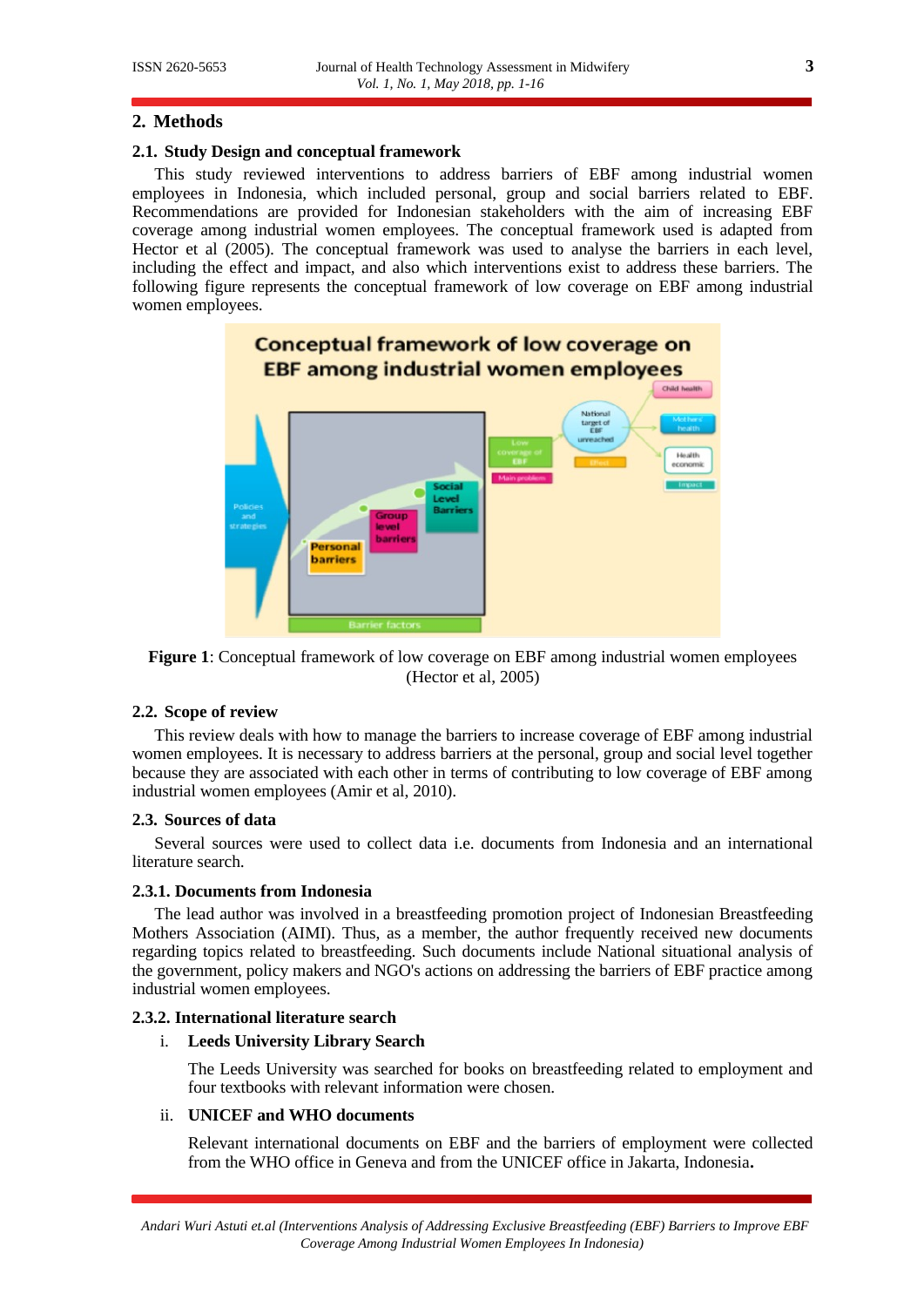# iii. **Specialised databases**

Global Health, Medline, ScienceDirect and WHO databases were searched repeatedly. Those databases were used to collect information regarding data in developed and developing countries that related to breastfeeding and employment. There were several steps taken to search literature using these databases which used keywords and this is explained in the following tables.

Global health, Popline and ScienceDirect was used to collect information on barriers of EBF among industrial employees.

| TESUILS.                                     |                      |                |                       |  |  |  |
|----------------------------------------------|----------------------|----------------|-----------------------|--|--|--|
|                                              | <b>Result</b>        |                |                       |  |  |  |
| <b>Keywords</b>                              | <b>Global Health</b> | <b>Popline</b> | <b>Science Direct</b> |  |  |  |
| Breastfeed*                                  | 5143                 | 7783           | 8090                  |  |  |  |
| <b>Exclusive breastfeeding</b>               | 4033                 | 3020           | 4002                  |  |  |  |
| Exclusive Breastfeeding problem*             | 11                   | 14             | 18                    |  |  |  |
| Exclusive Breastfeeding barriers*            | 6                    | 9              | $\overline{4}$        |  |  |  |
| Breastfeeding and Employ*                    | 7                    | 7              | 5                     |  |  |  |
| Breastfeeding and Job*                       | 4                    | 6              | 5                     |  |  |  |
| Breastfeeding and industrial women employee* | 2                    | 1              | 3                     |  |  |  |

**Table 1.** Global health, Popline and Science Direct database search-keyword and number of results:

WHO database was used to collect information about policy and intervention guidelines to support breastfeeding in the work place.

| <b>Keywords</b>                   | <b>Result</b> |
|-----------------------------------|---------------|
| Breastfeeding promotion program*  | 150           |
| Exclusive breastfeeding and Job*  | 50            |
| Exclusive breastfeeding policy*   | 14            |
| Exclusive Breastfeeding strategy* | 5             |
| Breastfeeding and Employ*         | 9             |
|                                   |               |

| Table 2. WHO database search-keyword and number of results |  |  |  |
|------------------------------------------------------------|--|--|--|
|------------------------------------------------------------|--|--|--|

Relevance of articles from these databases is shown by the number of stars (\*) they carry. Articles with five stars were given preference and their abstract were examined to confirm their relevance to the dissertation. 7, 15 and 10 articles were selected from Global Health, Popline and ScienceDirect respectively; 10 articles were selected from the WHO database. Hand searches of references in the retrieved articles was done to identify relevant articles that were not retrieved by databases. Further information about the literature search is below.

# i. **Exclusion criteria**

Articles about breastfeeding that were not related to employment were excluded.

# ii. **Inclusion criteria**

All literature either English or Indonesian from 1995 until 2012 were included.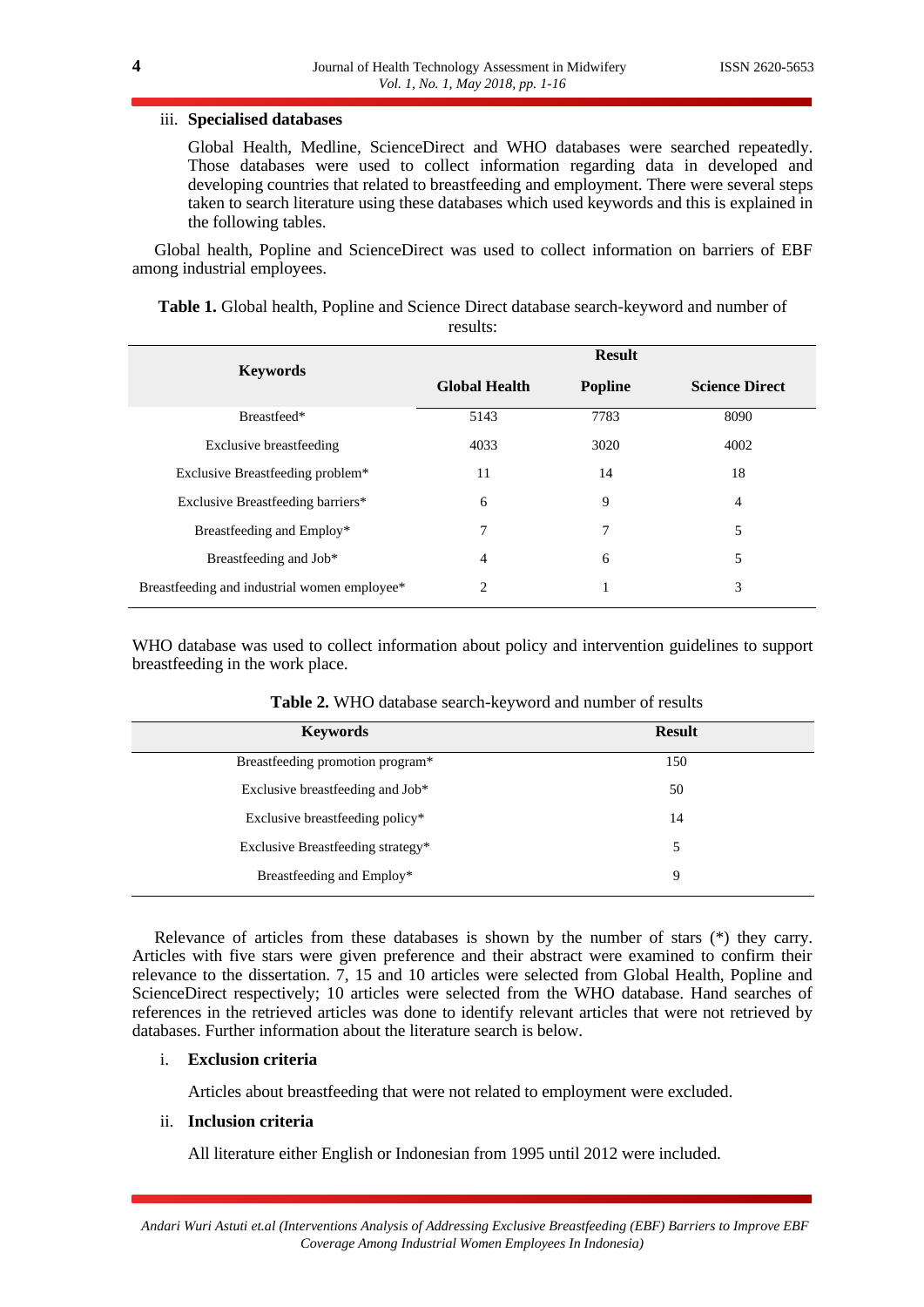#### iii. **Specialised Websites**

ILO, UNAIDS, UNICEF, WHO, Indonesian Ministry of Health, AIMI websites were searched for relevant information. Articles were selected based on the above inclusion and exclusion criteria.

#### iv. **Subscription for information update**

The author subscribed to the British Breastfeeding Journal and Zetoc in September 2011 for information on new articles related to breastfeeding among women employees. Selection criteria for the articles are as listed above and 5 articles were selected.

# **3.Intervention Analysis**

Multiple intervention approaches were found within the literature reviewed. However, Riordan and Wambach's (2010) approach was chosen because it addresses barriers that were mentioned in the conceptual framework. According to Riordan and Wambach (2010), there are four key interventions to encourage breastfeeding for women employees. These are individual strategies to manage breastfeeding and work; workplace strategies to support breastfeeding and work; community strategies to support breastfeeding and work; and national and global strategies in promoting and supporting breastfeeding.

This study focuses on workplace and individual strategies. Workplace strategies were chosen because evidence shows that the most common reason for women employees to discontinue breastfeeding practices is because there is no facility or support for breastfeeding in the work place (Hirani and Kalmariani, 2011). Thus, women employees have difficulty in continuing to breastfeed. Furthermore, the workplace is an important site for interventions since women usually start to have problems in breastfeeding after returning to work (Huffman, 1984 cited in Abada et al, 2001).

Meanwhile, the individual strategies overcome problems related to personal barriers (Riordan and Wambach (2010). These were chosen because improvements of individual attitudes regarding EBF will have significant influence either at the community, social or cultural level (Dabritz et al, 2008). Thus, by using this intervention, the programme manager of the breastfeeding promotion might also accomplish community changes in terms of breastfeeding awareness (Libbus and Bullock, 2002). In addition, both interventions seem to be feasible to be implemented in an Indonesian context since Indonesia still has similarities with other developing countries, which still have several challenges such as political constraint, financial constraint, health policy weaknesses, and limited health staff (Pricilla, 2008). Those challenges will have a negative influence on intervention and policy effectiveness. For instance, due to the re-shuffle of the cabinet of Indonesian Ministries, there are several programmes under the Ministry of Health which could not achieve the optimal goal (Berlian, 2010).

Criteria from Walley and Wright (2010) was used to assess them, in the following sections. The criteria are technical effectiveness, organisational feasibility, social, cultural and political feasibility, financial feasibility, equity and gender consideration and sustainability that will be assessed at the end of this section.

#### **3.1.Workplace strategies**

Workplace strategies are implemented in order to limit group barriers of EBF practice among industrial women employees through creating a conducive environment for women employees in the workplace for breastfeeding (ILO, 2012a). According to Riordan and Wambach (2010), there are two effective workplace strategies, which are lactation programmes in work sites and increasing awareness of EBF among employers.

# **3.1.1. Lactation programmes in work sites**

Lactation programmes in work sites are action programmes that work in an effort to support breastfeeding among women employees in the workplace (Riordan and Wambach (2010). Lactation support programmes are very important to address barriers of EBF practice among women employees, enhance breastfeeding success and improve the health of mothers and babies (Riordan and Wambach, 2010). According to Riordan and Wambach (2010), there are four key elements that need to be considered in the lactation programmes in the workplace. These are time, space, people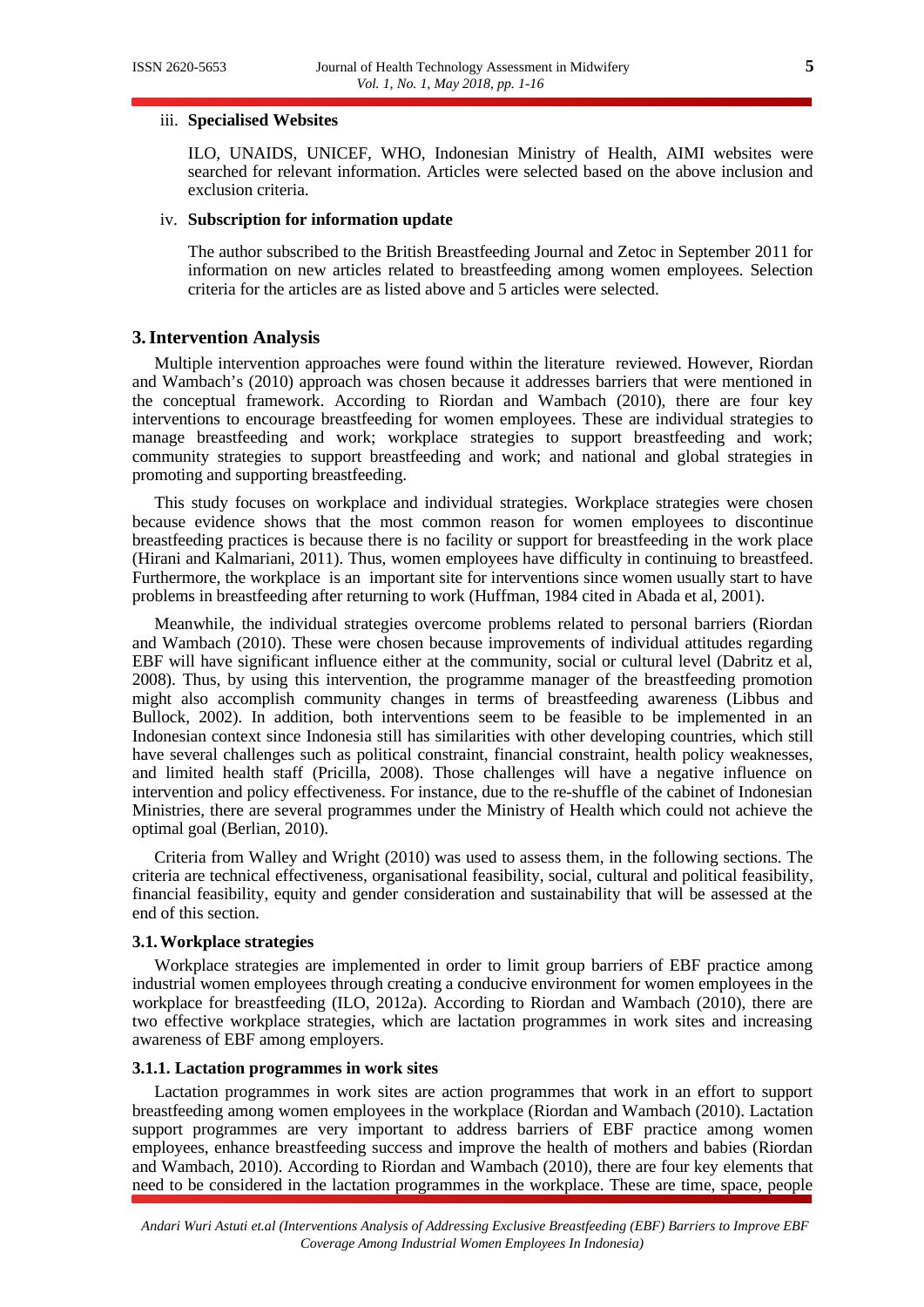and regulation. There is evidence that if the four key elements are implemented properly, this intervention has high effectiveness in the implementation of breastfeeding programmes in the workplace, in order to increase low coverage of EBF among industrial women employees (Bakuola et al, 2006).

'Time' means flexible time to express breast milk, cleaning the breast pump and storing the milk during working time. 'Space' means private areas that are comfortable for mothers to express their breast milk. The next element is 'people' who support breastfeeding practice and create a conducive environment, these include employers and peer groups. The last is 'regulation', that advocates women employees to continue breastfeeding whilst at work (Riordan and Wambach, 2010). The following section analyses the interventions by using the criteria mentioned above in order to analyse feasibility of its implementation in Indonesia.

#### a) **Technical effectiveness**

Evidence found in the US about analysis of a peer counselling support programme for low income women, named Breastfeeding Initiative Programme (BFI), had showed that there was a significant increase in initiation and the duration rate of EBF (Bolton et al, 2009). BFI provides breastfeeding education and support to low-income women through peer counsellors (PCs). PCs must have transportation, a high school education or equivalent, must have breastfed an infant, and are recruited from the community. PCs are provided initial training on breastfeeding support and home visiting, ongoing training through quarterly group meetings, and assistance on technical issues from supporting lactation consultants as needed. Though the evidence came from developed countries, the programme was for low-income women. In Indonesia, industrial women employees that are considered as labourers have a minimum salary per month (Kompas, 2010). It is therefore likely that the intervention will be feasible to be implemented in Indonesia.

# b) **Organisational feasibility**

Providing space for breastfeeding is also an important aspect to be considered on creating a conducive environment for breastfeeding in the workplace (Chow et al, 2012). 'Space' includes a private area or facility where mothers can be comfortable expressing breast milk. In Thailand, most companies have private areas for women to breastfeed or express breast milk. The companies also provide some breast pumps for the employees. The evidence shows that national coverage of EBF in Thailand is more than 80% (Yimyam and Morrow, 1999). The intervention was effective as the Thai government combined the intervention with written policy and technical guidelines (Yimyam et al, 1999). Since Indonesia has a larger scope in terms of geographical areas, population and companies, the supervision, monitoring and evaluation programme should be employed simultaneously (Berlian, 2010). Thus, strengthening the scale up programme could be taken as an alternative to increase organisational feasibility of the lactation programme.

# c) **Social, cultural and political feasibility**

In the US companies, a quasi-experimental study showed that providing facilities such as breast pumps, breastfeeding breaks, giving mothers the option to return to work and extended maternity leave has had significant influence on positive breastfeeding attitudes amongst women employees (Lawellen et al, 2006). Thus, providing such facilities will give alternative options for women employees to keep continuing to breastfeed while working (Lawrence and Lawrence, 2005).

In the Philippines, community-based peer counselling was associated with improvement of EBF practices. This intervention evolved and became sustainable by engaging political figures, cities, and communities throughout the process (Salud et al, 2006). Colleagues in work circumstances should be involved in breastfeeding promotion programmes because they will feel supportive for those lactating women employees (ILO, 2012c). Since the evidence shows that the programme implementation should consider the complexity of social, cultural and political settings, advocacy or regulation should be combined in the programme implementation. There is evidence from Indonesia that peer-community empowerment had a positive impact on reducing maternal mortality because a cultural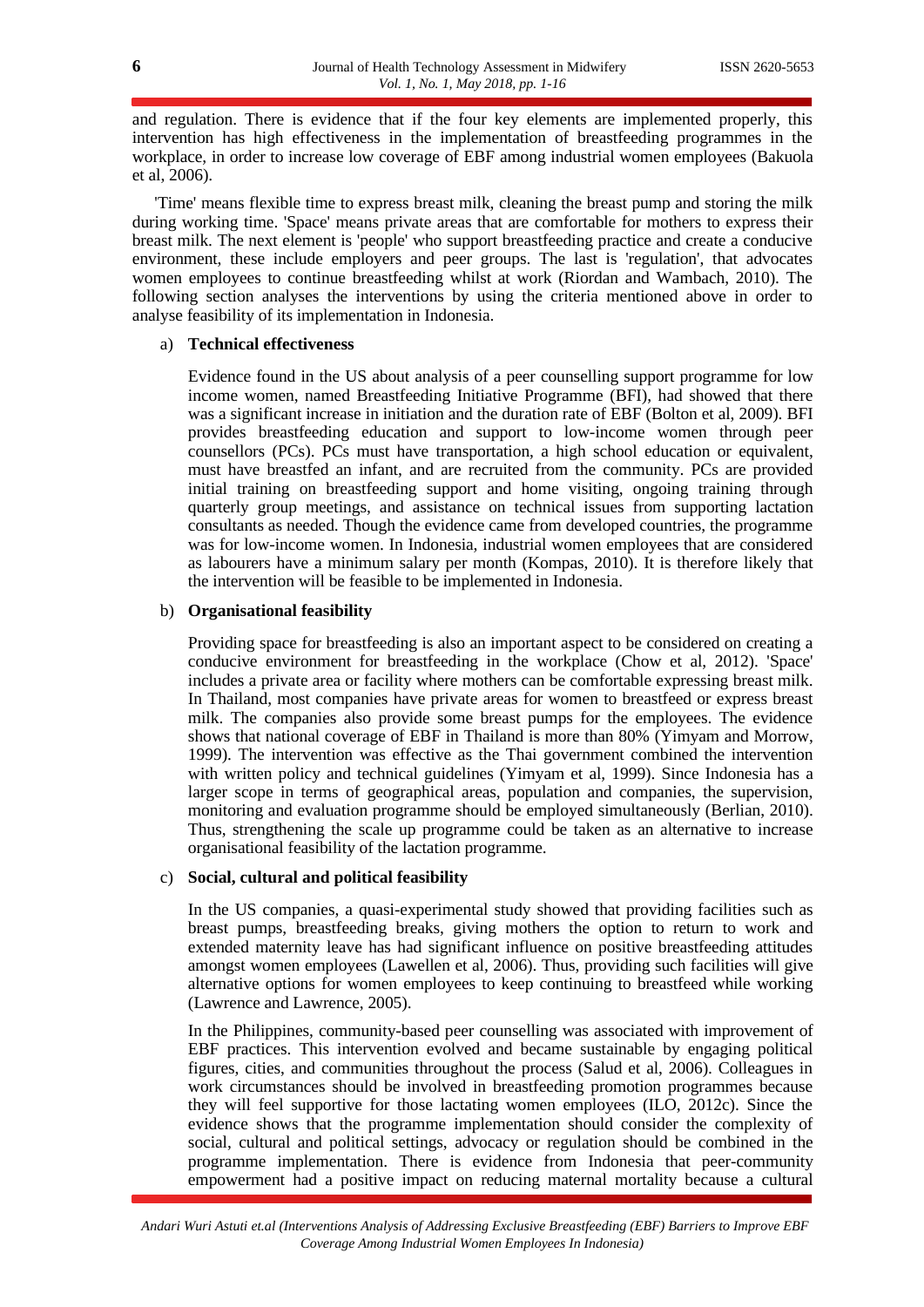value, which is 'gotong royong' that means 'help each other', are considered within programme implementation (IMoH, 2005). Though the programme is not related to breastfeeding, the traditional value of 'gotong royong' could be taken as an alternative value to implement worksite lactation programmes such as peer-support or peer counselling. Besides, strengthening policy that is already established will advocate industrial women employees to work while breastfeeding.

# d) **Feasibility**

To create a conducive environment for breastfeeding in the workplace needs not only extra effort but also extra cost as there is additional costs for providing facilities for mothers to facilitate breastfeeding, such as private areas, transportation and educational materials (Riordan and Wambach, 2010). Evidence from a study in Korea shows that, in order to create supportive environment for breastfeeding, a lactation program requires costs, related to providing private areas, breast pumps, and transportation. However, long term benefits will be gained such as reducing employees' health costs since nuclear family health is usually covered by companies (Kang et al, 2004).

Since most Indonesian companies use JAMSOSTEK insurance, an insurance that covers employees' health and their nuclear family (IMoHRT, 2010a), lactation programmes in the worksite will also be feasible if the employers have more awareness of long term benefits. Besides, employee absence is common for women employees (caused by child health conditions), lactation programmes in the workplace will have an impact on women employees' absence because breastfeeding is associated with children's health conditions (IMoHRT, 2010b). This benefit could be explained to employers.

# e) **Equity and gender considerations**

Stakeholders should ensure that every woman employee could access the interventions regardless of education or socio-economic status and job level (ILO, 2012a). For instance, an advocacy to ensure that all women employees could access the area for expressing milk; companies in the US facilitate: transportation that takes women to and from areas where the babies stay to their place of employment, provision of nursing breaks, flexible working hours, and the availability of day care (Huffman, 1984 cited in Abada et al (2001). Although breastfeeding promotion in the workplace programme had been started, the advocacy to ensure that the programme could run well has still not been considered.

# **3.1.2. Increasing awareness among employers**

Increasing awareness among employers means the provision of information about breastfeeding in order to increase awareness of EBF in the work place (ILO, 2012c). The more employers and colleagues learn about breastfeeding, the more they will accept breastfeeding arrangements at the workplace and feel supportive (ILO, 2012a).

#### a) **Technical effectiveness**

Educating and involving employers in the breastfeeding promotion programme was found to be effective in increasing breastfeeding coverage amongst Korean women employees (Kang et al, 2007). Stratton et al (2011) examined the relationship between the employer level of knowledge and the practices of women employees in California. This was a qualitative study conducted by Stratton et al (2010) which identified factors that should be noted by employers regarding the provision of workplace breastfeeding support and findings indicate the need for targeted education and training programmes for employers to optimise the work environment for breastfeeding women. According to Bar-Yam (1998), there are significant positive changes in several companies related to baby-friendly initiatives, which are facilitated by promotion in the workplace involving employers as key players to implement this programme in the US companies. However, a study from China about assessing health programmes in developing countries revealed that the success of a health programme depends on the quality of the programme itself (Mckechnie et al, 2009).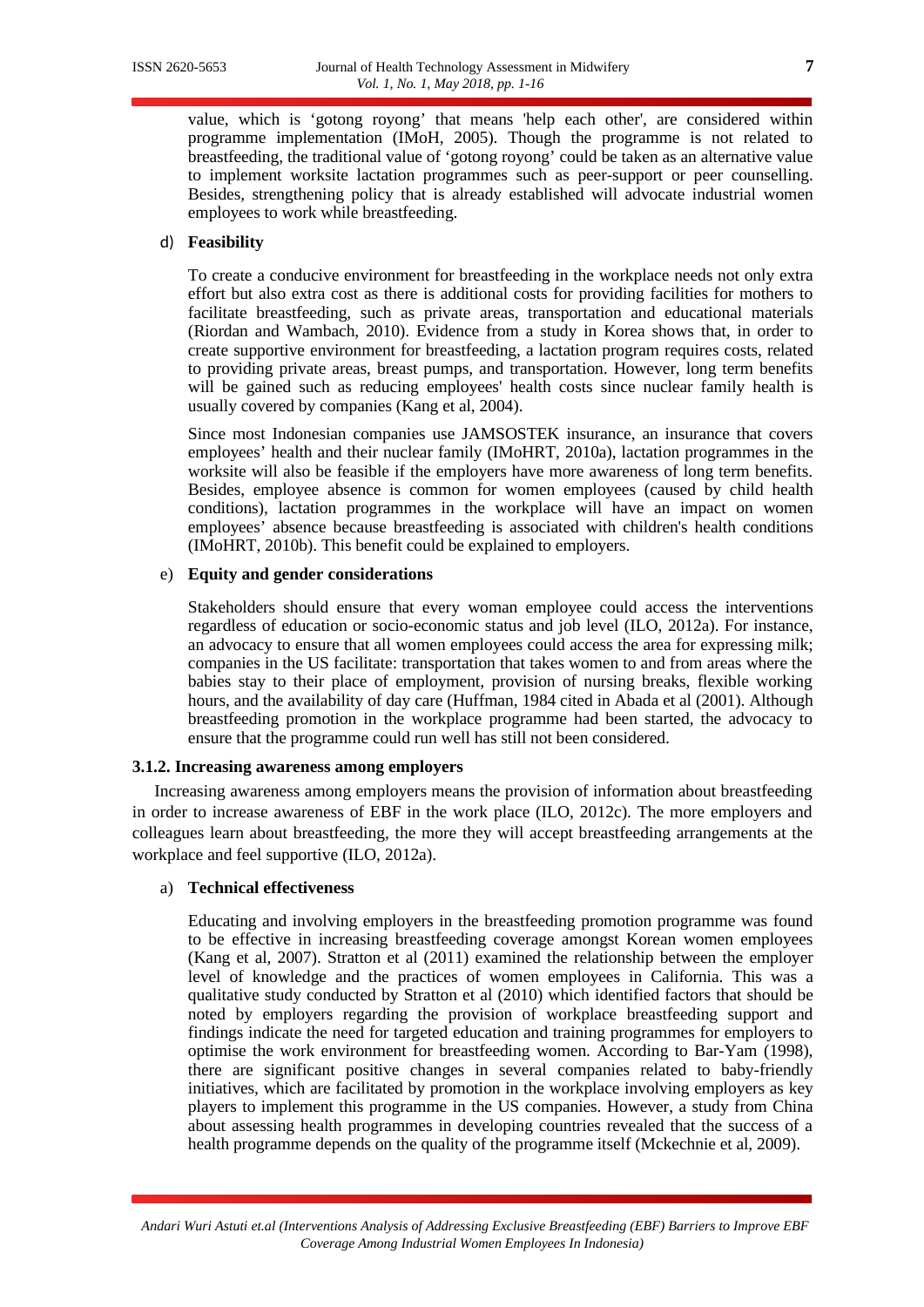# b) **Organisational feasibility**

In the US, managers' attitudes are highly valuable in creating an organisation climate for breastfeeding by either adhering to or ignoring company policies, informally supporting or discouraging breastfeeding employees, or managing or disregarding issues arising among their co-workers (Chow et al, 2012). Involving employers in breastfeeding promotion in the workplace has been initiated in Indonesia, however, due to lack of staff, there were only 20 companies out of 200,000 that participated in breastfeeding promotion in the workplace (UNICEF, 2008). Thus, to increase organisational feasibility of the intervention, more staff and training are highly needed.

# c) **Social, cultural and political feasibility**

Low coverage of EBF in the workplace may not be of particular interest to employers unless they are told that increasing breastfeeding rates may reduce absenteeism and increase productivity because fewer employees will need to stay home with sick infants (Heinig, 2007). Thus, attracting the employers to understand that breastfeeding will provided added benefits is important in order to increase feasibility of this intervention. Relating to social and cultural feasibility, employers or managers could act as role models to fellow women employees (Yimyam and Morrow, 1999), which would improve acceptance among staff.

# d) **Financial feasibility**

Intervention on increasing employer awareness requires costs for training and educating employers to pay more attention on breastfeeding matters. This will give advantages not only for employees and their babies but also from employers' perspectives (Lawrence and Lawrence, 2005). Since this intervention has begun in Indonesia, the intervention will be highly feasible in relation to financial costs because the government has already allocated budget towards it (IMoH, 2010).Government or other stakeholders should scale-up this intervention to increase the numbers of companies that provide a baby-friendly environment. That means increasing the budget on breastfeeding promotion for women in specific conditions such as women employees (ILO, 2012a).

# e) **Equity and gender considerations**

Each programme should be acceptable, which means no rejection from groups or communities, and accessible, which means that every woman employee could reach the intervention without any difficulties (Mckechnie et al, 2009). To address equity and gender considerations, involvement of women employers that have practice in breastfeeding is valuable in this intervention.

# **3.2. Individual strategies**

Individual strategies are the interventions which aim to minimise individual level barriers to EBF practice among industrial women employees (Lawrence and Lawrence, 2005). These include prenatal planning and preparation and day care facilities (Riordan and Wambach, 2010).

# **3.2.1. Pre-natal planning and preparation**

Intervention of pre-natal planning and preparation means giving information, education and communication during pregnancy, such as in ANC services for women, in order to increase knowledge that will lead to behaviour changes regarding breastfeeding (Riordan and Wambach, 2010). The decision to breastfeed is usually taken in the pre-natal period before maternity leave has begun (ILO, 2012c). To increase knowledge, information should be provided and easily accessed in the work place during pregnancy, using facilities such as the ANC service (ILO, 2012b). Women employees should be given information such as specifications on pay and leave entitlements, announcements concerning potential flexible work options, strategies for returning to work, childcare information and options, specific arrangements and facilities to support breastfeeding on return to work.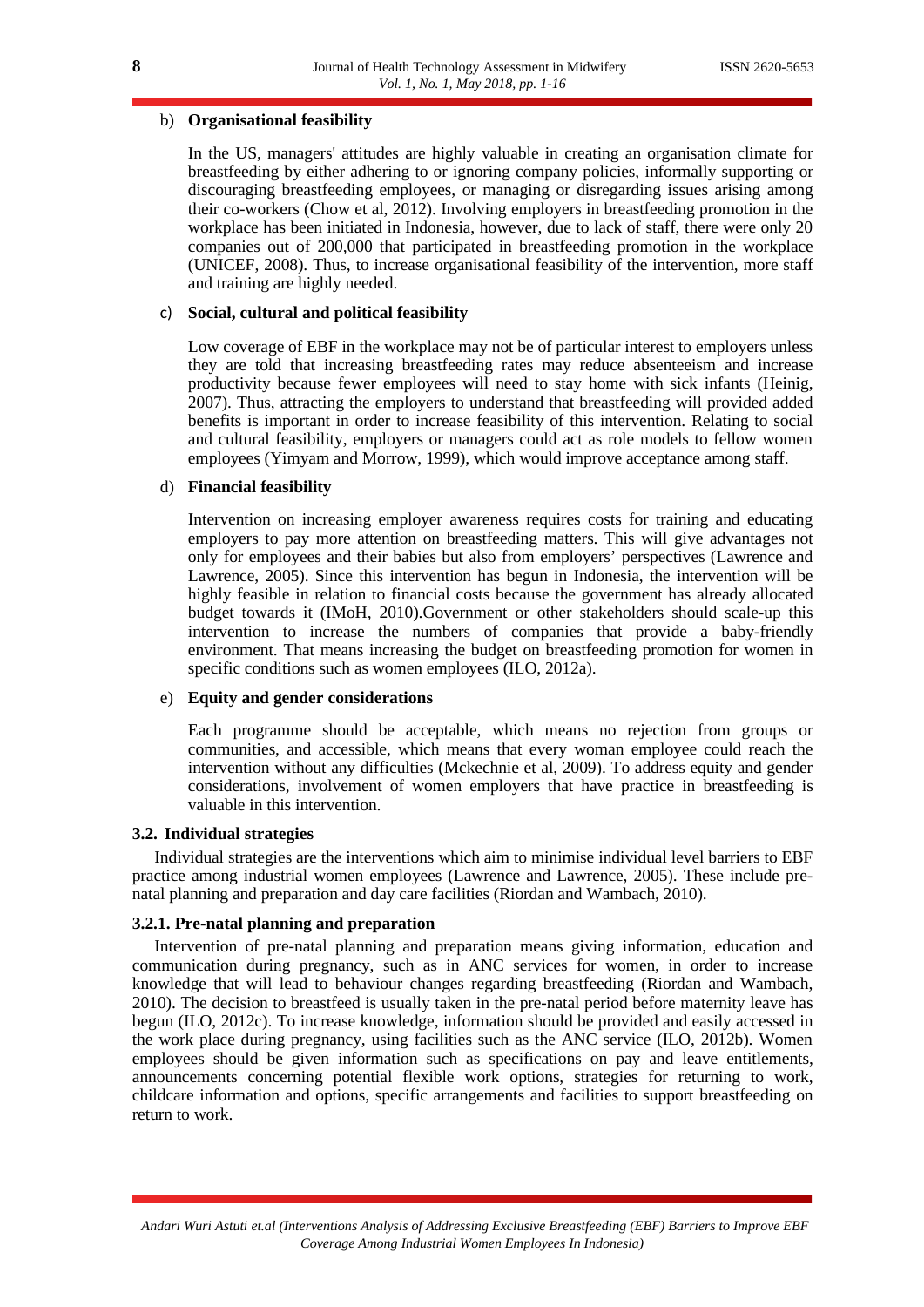# a) **Technical effectiveness**

A study at a Taiwanese manufacturer on combining interventions, and providing ANC services with adequate information on preparation of breastfeeding, especially after returning to work by health professionals, found that it had a significant role, which was to facilitate women employees to prepare, arrange, plan and make decisions on breastfeeding practice among women employees (Chen et al, 2006). A similar intervention was also implemented in the US which provided education on breastfeeding matters before maternity leave by distributing special kits or packages during ANC services (USBC, 2002).

# b) **Organisational feasibility**

In Indonesia, educating women regarding breastfeeding during ANC services has a significant influence on breastfeeding attitudes because most Indonesian women know that breastfeeding is beneficial for their babies but they have a lack of information on how to deal with breastfeeding problems, such as how to continue breastfeeding when they have to return to their employment (Qomariyah et al, 2012). Thus, specific needs of women employees, mentioned above, need to be addressed by employing the ANC service during pregnancy.

# c) **Social cultural and political feasibility**

Pre-natal planning and preparation will be highly feasible to be implemented in Indonesia because ANC coverage remains high at 93.3% (World Bank, 2011). However, there is no specific action for pregnant women who have specific conditions, such as women employees, to deal with barriers of EBF.

# d) **Financial feasibility**

As ANC services are affordabile, they could be accessed in each health care region in Indonesia (IMoH, 2006). In addition, the basic ANC service packages also contains information, education and communication for women's pregnancies, and one of the interventions is preparing pregnant women for breastfeeding. Thus, there is only a need for additional material that requires a low cost for specific additional services for industrial women employees to address the barriers of EBF among them.

# e) **Equity and gender considerations**

There is a minimum number of ANC visits that is set by the Indonesian government that has already been implemented in each health care region. The minimum visit for all pregnant women in Indonesia is 4 times during pregnancy, which include one visit in the first 3 months, one visit in the second three months and two visits in the last three months (IMoH, 2006).

ANC services are mostly run by midwives, especially for normal pregnant women. Midwifery practitioners are an ideal group to assist individuals and the community in establishing the network necessary for the support of successful breastfeeding that begins in the early postpartum period and continues for as long as mothers and infants desire (Zinn, 2000). However, as mentioned previously there is no specific services for women employees in terms of addressing barriers on EBF after they return to work.

#### **3.2.2. Day care**

Day care intervention include providing day care facilities for industrial women employees while they work. Establishing child care facilities in the workplace is an alternative way to encourage industrial women employees to continue breastfeeding practices (Lawrence and Lawrence, 2005).

#### a) **Technical effectiveness**

According to Heinig (2007), encouraging supportive facilities in the workplace such as child care and private areas for breastfeeding can increase breastfeeding coverage in the workplace. Another study that was conducted in Nicaraguan companies revealed that child care strategies in the workplace were associated with nutritional status and children's health (Lamontagne et al, 1998). While, the study did not relate directly to breastfeeding practice,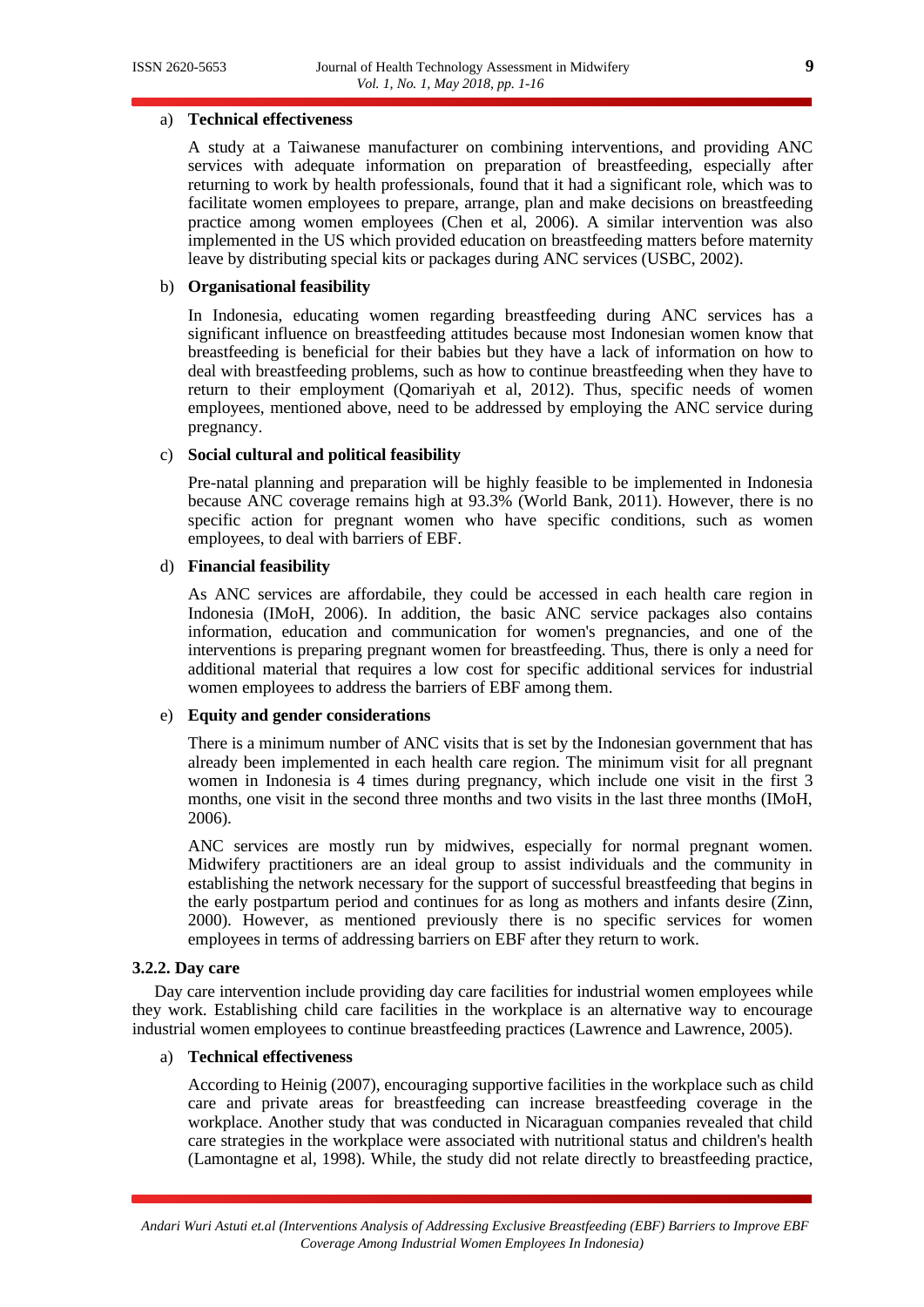scientific evidence around the world show that breastfeeding is highly associated with the health and nutritional status of children.

Since most women in the US need to balance work and daily life, day care interventions have been chosen as an alternative way to address female employees' needs. Day cares have been set up within companies to encourage women to breastfeed their children during work time (Bar-Yam, 1998).

# b) **Organisational feasibility**

Provision of day care in work circumstances requires more staff, management and also supervision for the companies (Zinn, 2000). However, the benefits of that could be explained to the employers in order to increase feasibility at the organisational level. There is evidence from Pakistan that creating child care for women employees at an affordable cost increased the promotion of the workplace image (Hirani and Kalmariani, 2011).

# c) **Social cultural and political feasibility**

There is a positive correlation between the increase of maternal employment and demand for child care (Havnes and Mugstad, 2011). This has also occurred in Indonesia because of economic and cultural changes. There are an increasing number of women employees (IMoHRT, 2010), and women employees have been identified to have specific needs in terms of maternal matters such as breastfeeding especially after they return to their job (ILO, 2012a). Thus, day care is considered as an alternative solution that will have high feasibility to be implemented, and it will support industrial women employees to continue breastfeeding if the day care is available near the companies.

# d) **Financial feasibility**

In Indonesia, there are many day care facilities provided by private companies. However, parents have to pay a lot of money for the day care. Regarding this problem, subsidised day care could be taken to address financial feasibility (Lamontagne et al, 1998).

# e) **Equity and gender considerations**

Maternal employment usually results in a loss of child care time. Thus, childcare will be the alternative way to provide for industrial women employees in order to increase EBF practice. Moreover, providing day care for industrial women employees will address the equity of both the employer's female workers and the employee's babies to have breastfeeding because breastfeeding is the right of each baby around the world (ILO, 2012a).

The following table shows a summary of the appraisal of interventions:

| <b>Interventions</b>                  | <b>Technical</b><br><b>Effectiveness</b> | <b>Organisational</b><br>feasibility | Social,<br>cultural and<br>political<br>feasibility | Financial<br>feasibility | <b>Equity and</b><br>gender<br>considerations |
|---------------------------------------|------------------------------------------|--------------------------------------|-----------------------------------------------------|--------------------------|-----------------------------------------------|
| Lactation program in<br>the worksites | High                                     | Moderate                             | Moderate                                            | High                     | High                                          |
| Increasing<br>employers'<br>awareness | High                                     | Moderate                             | Moderate                                            | Moderate                 | High                                          |
| Prenatal<br>planning<br>preparation   | High                                     | High                                 | High                                                | High                     | High                                          |
| Day care                              | High                                     | Low                                  | High                                                | Low                      | Moderate                                      |

**Table 3.** Summary of the appraised interventions

# **3.3. Sustainability**

The Indonesian government has already introduced breastfeeding promotion in the community and in recent years there are several policies already established for supporting the programme (Kompas, 2010). As mentioned previously, regarding the problems that hinder breastfeeding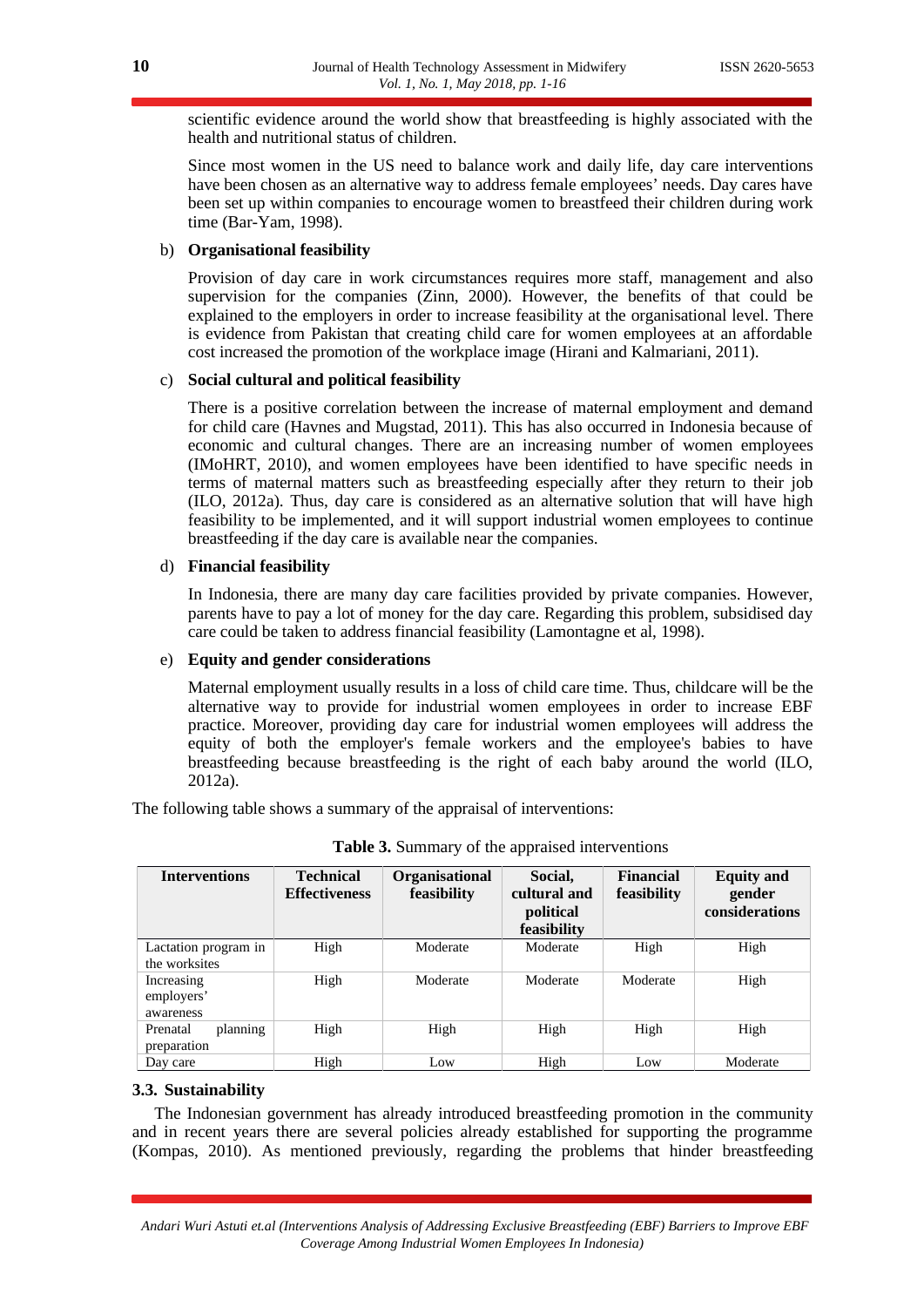practice among industrial women employees, while there are policies to support the actions, a comprehensive approach to handle the problems needs to be considered.

# **4. Recommendations**

Recommendations are provided which can be considered when establishing programmes related to increasing EBF coverage among industrial women employees for government, professional boards and international and local NGO stakeholders.

# **4.1. Workplace strategies**

- a) It is recommended to strengthen policy to support breastfeeding practice in the workplace for industrial women employees by providing written policies that target employers, and guidelines on how to implement lactation programmes in order to increase EBF coverage.
- b) Governments should manage a programme to promote lactation in industrial companies.
- c) In order to increase employer participation to create a conducive environment for breastfeeding in the workplace, programme managers such as midwives, nurses and public health practictioners should involve employers in programme implementation.
- d) Employers could also be a target for education on how breastfeeding benefits not only women employees, but also from an employers' perspective, as evidence suggests that creating a conducive environment for breastfeeding will reduce health costs due to fatigue and will increase an employee's loyalty.
- e) It is recommended to recruit more staff to spread information and train employers on breastfeeding support for their employees.

#### **4.2. Individual strategies**

- a) ANC service coverage is high in Indonesia, the Government should consider the potential intervention as a feasible implementation, which is integrating information, education and communication about how to manage breastfeeding, especially after returning to work. This should be highlighted into ANC services for industrial women employees. Regarding this, the government should provide specific guidelines for ANC services for women employees that mentions the specific needs that could be addressed relating to breastfeeding problems for healthcare providers such as midwives, nurses and doctors.
- b) The government should invest more money to strengthen programme intervention to support breastfeeding practices that might affect EBF coverage among industrial women employees.
- c) Dissemination and training that target health providers on how to provide specific needs, such as how to plan and prepare for breastfeeding during ANC services is recommended for NGOs, professional boards and public health practices.
- d) Combining dissemination of the definition of specific needs of industrial women employees and how to implement them in the field is recommended d as intervention is initially implemented.
- e) It is recommended that to increase employers' awareness, workshops, training, information, education and communication should be provided by NGOs, professional boards and public health practices that run the programme interventions.

# **5. Conclusion**

This study has analysed the different barriers of EBF among industrial women employees in Indonesia at three barrier levels, which are personal, group, socio and culture. In order to address the situation, the dissertation analysed different interventions used either in developed or developing countries to increase low coverage of EBF among industrial women employees. From these, appropriate options were identified, then recommended for implementation within Indonesia. These include workplace interventions and individual interventions such as strengthening policy to support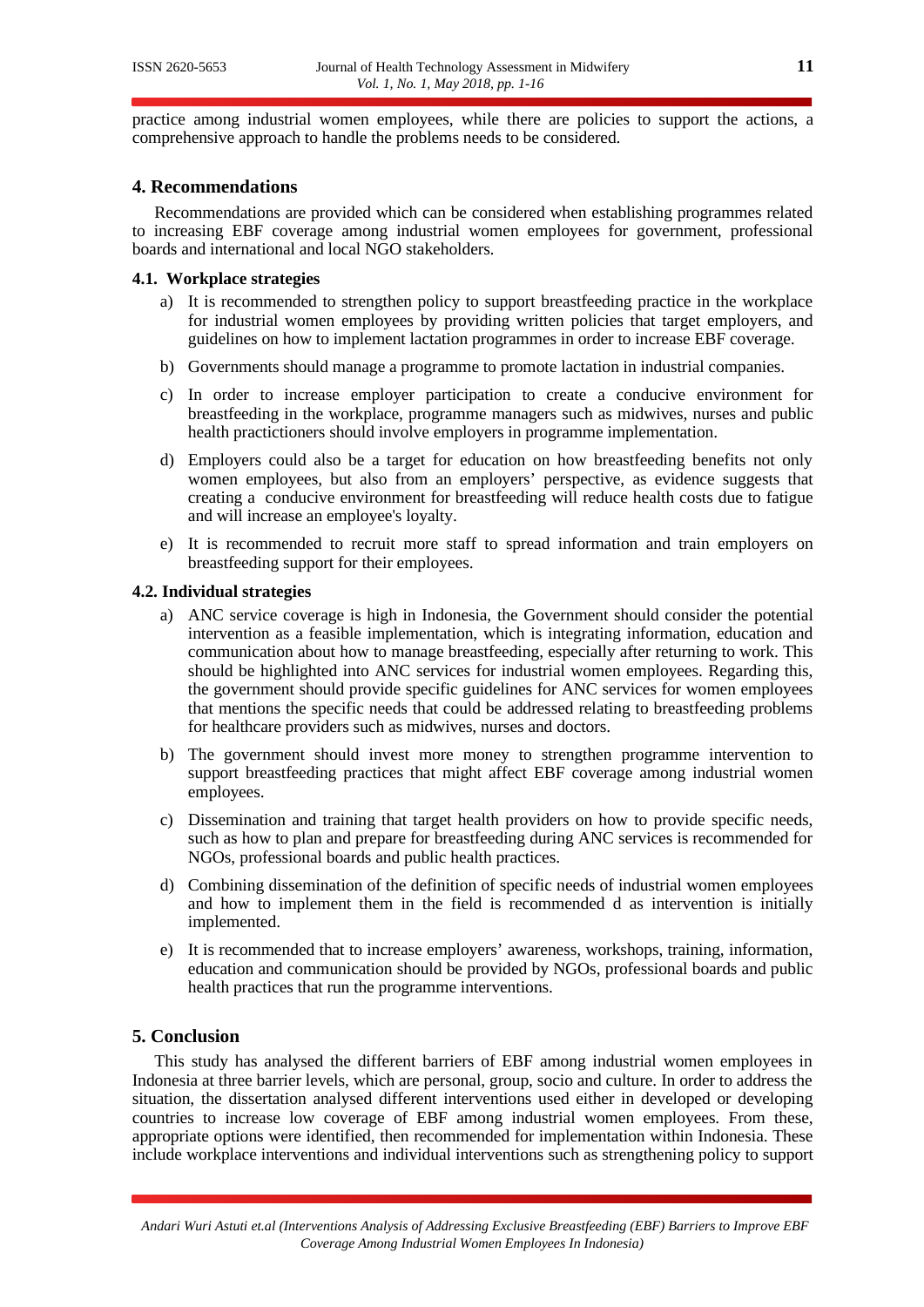these interventions and also developing guidelines as technical tools to run the programme interventions.

#### **References**

Abada, T. S., F. Trovato and N. Lalu. 2001. Determinants of breastfeeding in the philippines: A survival analysis. *Soc Sci Med,* 52(1), pp.71-81.

American Academy Of Pediatric (Aap) Workgroup On Breastfeeding. 1997.

Breastfeeding and the use of human milk. *Pediatrics*. 100(6).1035—9.

- Amir, L.H., D.A. Forster., H.L. Mclachlan., A.M. Moorhead., C.R Chamberlain and H.J. Mckay.2010. Breastfeeding in Victoria : A report. *Victorian Breastfeeding Research Project*. La Trobe University.
- Arts, M., D. Geelhoed, C. De Schacht, W. Prosser, C. Alons and A. Pedro. 2010. Knowledge, beliefs, and practices regarding exclusive breastfeeding of infants younger than 6 months in Mozambique: a qualitative study. J Hum Lact, 27(1), pp.25-32; quiz 63-5.
- Bai, Y., S. E. Middlestadt, C. Y. Peng and A. D. Fly. 2010. Predictors of continuation of exclusive breastfeeding for the first six months of life. *J Hum Lact,* 26(1), pp.26-34.
- Baker, M. and K. Milligan. 2008. Maternal employment, breastfeeding, and health: Evidence from maternity leave mandates. *J Health Econ,* **27**(4), pp.871-87.
- Bakuola, C., V. Alexandra. P. Analgylaora, M. Mutzaki, A. Fretzyayaz and P. Nicouledou. 2006. Working Mothers Breastfeed Babies more than Housewives. *Acta Paedeatrica.* 96*(*1), pp. 510- 515.
- Bar-Yam, N. B. 1998. Workplace lactation support, part ii: Working with the workplace. *J Hum Lact,* **14**(4), pp.321-5.
- Berlian, R.D. 2010. Factors Influencing the practice of Exclusive Breastfeeding in Indonesia : Evidence from the 2007 Indonesian Demographic and Health Survey. Master of Applied Population Studies Thesis, Flinders University of South Australia.
- Bolton, T. A., T. Chow, P. A. Benton And B. H. Olson. 2009. Characteristics associated with longer breastfeeding duration: An analysis of a peer counseling support program. *J Hum Lact,* 25(1), pp.18-27.
- Carlson, C. 2008. Promoting Early and Exclusive Breastfeeding. [Online]. [Accessed 21 April 2012]. Available from : http://www.mercycorps.org/countries/indonesia/11703.
- Cat, W. 2011. New Indonesia Law: Allow Breastfeeding, or Face Punishment. [Online]. [Accessed 21 April 2012]. Available from : http://www.mercycorps.org/inthenews/24948
- Chapman, D. J., G. Damio and R. Perez-Escamilla. 2004. Differential response to breastfeeding peer counseling within a low-income, predominantly latina population. *J Hum Lact,* 20(4), pp.389-96.
- Chen, W., Y. Wu and W. Chie. 2006. Effect of Work-Related Factors on the Breastfeeding Behaviour of Working Mothers in Taiwanese Semiconductur Manufacturer : a Cross Sectional Survey. *BMC Public Health.* 160 (6). pp. 1171-1186.
- Chow, T., E. W. Wolfe and B. H. Olson. 2012. Development, content validity, and piloting of an instrument designed to measure managers' attitude toward workplace breastfeeding support. *J Acad Nutr Diet*.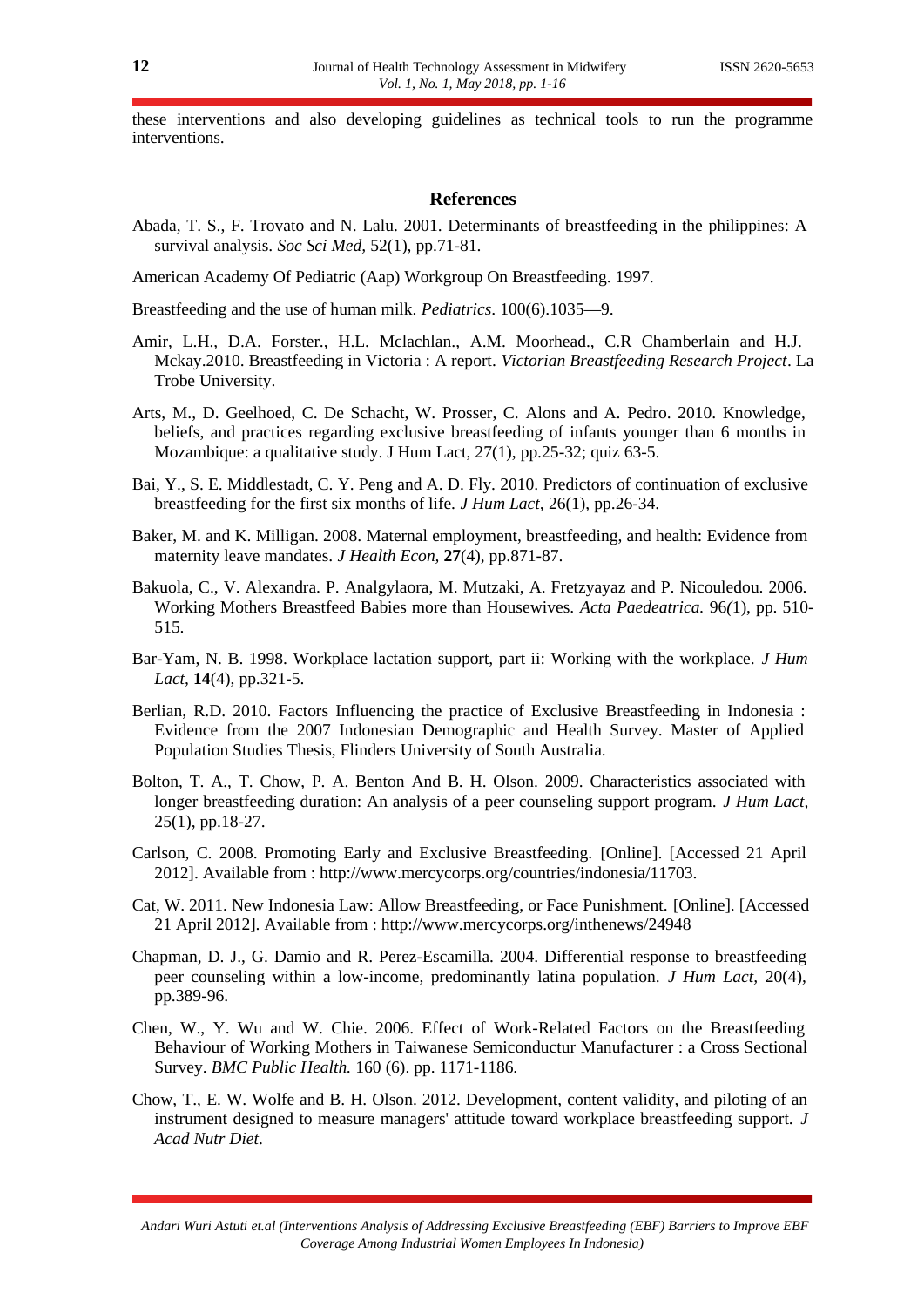- Dabritz, H. A., B. G. Hinton And J. Babb. 2009. Evaluation of lactation support in the workplace or school environment on 6-month breastfeeding outcomes in yolo county, california. *J Hum Lact,* **25**(2), pp.182-93.
- Faizal, B. 2011. Govt encourage mums to breastfeeding. *Jakarta post :* [Online]. [Accessed 21 April 2012]. Available from : http://www.thejakartapost.com/news/2011/08/06/govtencourages-moms-breast-feed.html
- Februhartanty, J. 2008. Strategic Roles of Fathers in Optimizing Breastfeeding Practice : A Study in an Urban Setting of Jakarta. Doctorate Degree thesis, Indonesian University.
- Gao, Y-T, Shu X-O, Dai Q, et al. 2000. Association of menstrual and reproductive factors with breast cancer risk: Results from the Shanghai Breast Cancer Study. *Int J Cancer.* 87 (1). pp. 295–300.
- Havnes, T and M. Mungstad. 2011. Money for Nothing? Universal of Child Care and Maternal Employment. *Journal of Public Economics.* 95 (1). pp. 1455-1465
- Hector, D., L. King and K. Webb. 2005. Factors Affecting Breastfeeding Practices Applying A Conceptual Framework. *NSW Public Health Bulletin.* 16 (3-4). pp. 52-55.
- Heinig, M. J. 2007. Using Organizational Theory to Promote Breastfeeding Accommodation In The Workplace. *J Hum Lact,* 23(2), Pp.141-2.
- Hirani., S. A. A and R. KarmalianI. 2011. Evidence Based Workplace Interventions to Promote Breastfeeding Practices Among Pakistani Working Mothers. *Women and Birth.* 12 (5). pp. 1010-1016.
- Hojnacki, S. E., T. Bolton, I. S. Fulmer and B. H. Olson. 2012. Development and piloting of an instrument that measures company support for breastfeeding. *J Hum Lact,* 28(1), pp.20-7.
- Horwood, J. L. And D M. Fergusson. 1998. Breastfeeding and Later Cognitive and Academic Outcomes. *J. Pediatrics*. 101 (1). pp. 9-17
- Inayati, Da., V. Scherbaum., R. C. Purwestri., E. Hormann, N. N. Wirawan., J Suryantan., S. Hartono., M. A. Bloem., R. V. Pangaribuan., H. K. Biesalki, V. Hoffmann and A C Bellows. Infant feeding practices among mildly wasted children: a retrospective study on Nias Island, Indonesia. *International Breastfeeding Journal.* **7** (3). pp. 2-9.
- Indonesian Ministry of Health (IMoH). 2012a. Peraturan Pemerintah Republik Indonesia Tentang ASI (Breastfeeding Indonesian Law). Online]. [Accessed 21 April 2012]. Available from : http://www.depkes.go.id/downloads/PP%20ASI.pdf
- Indonesian Ministry of Health (IMoH). 2012b. Breastfeeding Corner in Indonesia . Online]. [Accessed 21 April 2012]. Available from : http://www.kesehatananak.depkes.go.id/index.php? option=com\_content&view=article&id=83:direktorat-bina-kesehatan-anak-wujudkan-asieksklusif-dengan-pojok-asi&catid=1:public&Itemid=50
- Indonesian Ministry of Human Resources and Transmigration (IMoHRT). 2010a. Health and Assurance law for Employees. Online]. [Accessed 21 April 2012]. Available from : http://www.depnakertrans.go.id/ayamjago/doc/perundangan/20435385014992738dd4076.pdf
- Indonesian Ministry of Human Resources And Transmigration (IMoHRT). 2010b. JAMSOSTEK Assurance Procedure. Online]. [Accessed 21 April 2012].Available from : http://www.depnakertrans.go.id/ayamjago/doc/perundangan/5930212644cd3a205cb3a6.pdf
- International Labour Organisation (ILO). 2005. Women Employment : Global Trends and ILO Responses. [Online]. [Accessed 21 April 2012]. Available from : http://www.ilo.org/dyn/gender/docs/RES/399/F1503666968/Womens%20Employment%20- %20Global%20Trends%20and%20ILO%20Respon.pdf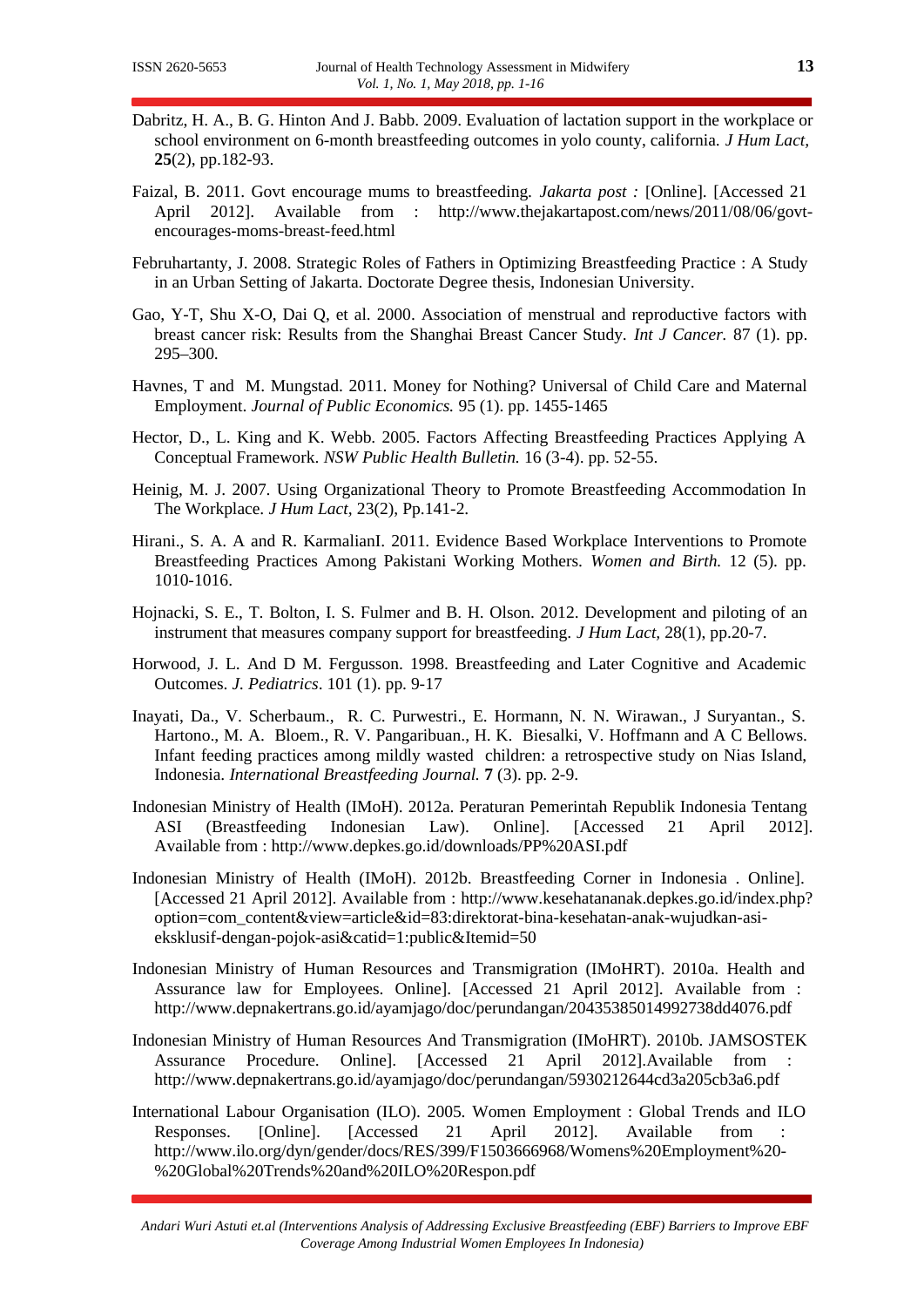- ILO. 2012a. Maternity Protection Resource Package Part 1 Module 1. [Online]. [Accessed 7 April 2012]. Available from : http://mprp.itcilo.org/allegati/en/m1.pdf
- ILO. 2012b. Maternity Protection Resource Package Part 1 Module 2. [Online]. [Accessed 7 April 2012]. Available from : http://mprp.itcilo.org/allegati/en/m2.pdf
- ILO. 2012c. Maternity Protection Resource Package Part 2 Module 10. [Online]. [Accessed 7 April 2012]. Available from : http://mprp.itcilo.org/allegati/en/m10.pdf
- Indonesian Demographic Health Survey. 2007. Health Survey. Online]. [Accessed 7 April 2012]. Available from : http://www.motorcycleoutreach.org/FR218\_April\_09\_2009.pdf
- IRIN ( Humanitarian News and Analysis). INDONESIA: Breastfeeding regulations to target formula companies. [Online]. [Accessed 7 April 2012]. Available from : http://www.irinnews.org/Report/93744/INDONESIA-Breastfeeding-regulations-to-targetformula-companies.
- KANG, J.S. SO, Y.C And E.J. RYU. 2007. Effect of Breastfeeding Empowerement Programme on Korean Breastfeeding Mothers : a Quasi-Experimental Study. *International Journal of Nursing Studies*, 45 (1), pp. 14-23.
- Kompas. 2010. Indonesian Breastfeeding Fair. [Online].[Accessed 7 April 2012].Available from : http://www1.kompas.com/read/xml/2010/05/13/0940061/ breastfeeding.fair.2010.kembali.digelar
- Labbok, M. H. 1994. Breastfeeding as a women's issue: Conclusions and consensus, complementary concerns, and next actions. *Int J Gynaecol Obstet,* 47 Suppl, pp.S55-61.
- Lamontagne, J.F. Engle, P.L and M.F. Zetlin. 1997. Maternal Employment, Child Care, and Nutritional Status. *Social, Sciences and Medicines.* 46 (3), pp. 403-413.
- Lawellen L.P, Dick M.J, Flower J, Powell. W, Zickefoose K.T, Wall Y.G. 2006. Breastfeeding support and early cessation. *Journal of Obstetric Gynecologic and Neonatal Nursing*. 35(2). pp. 166—72.
- Lawrence, R. A. & Lawrence, R. M. 2005. *Breastfeeding : a guide for the medical profession,* St. Louis, Elsevier Mosby.
- Libbus, M. K. And L. F. Bullock. 2002. Breastfeeding and employment: An assessment of employer attitudes. *J Hum Lact,* 18(3), pp.247-51.
- Mckechnie, A. C., A. Tluczek And J. B. Henriques. 2009. Maternal variables influencing duration of breastfeeding among low-income mothers. *Infant Child Adolesc Nutr,* 1(3), pp.126-132.
- Menon, P. 2011. The Crisis of Poor Complementary Feeding in South Asia : Where next?. *J. Nutrition and Child Health.* 8 (1). pp. 1-4.
- MurtyarinI. 2012. Hak-hak Keibuan Buruh. [Online]. [Accessed 21 April 2012]. Available from : \\ds.leeds.ac.uk\student\student19\hs11awa\dissertation\chap2\lit\Hak Keibuan Buruh.mht
- Ogbuanu, C., S. Glover, J. Probst, J. Hussey and J. Liu. 2011. Balancing work and family: Effect of employment characteristics on breastfeeding. *J Hum Lact,* 27(3), pp.225-38; quiz 293-5.
- Penn, T. 2011. Another busy day busy day in the world's tenth biggest city in Indonesia. [Online]. [Accessed 21 April 2012]. Available from : http://www.mercycorps.org/travispenn/blog/24903
- Pricilla, V. 2008. Early Breastfeeding Practices in West Sumatra, Indonesia : Determinants and Interventions for Promotion. ICHD report, KIT Royal Tropical Institute Amsterdam University.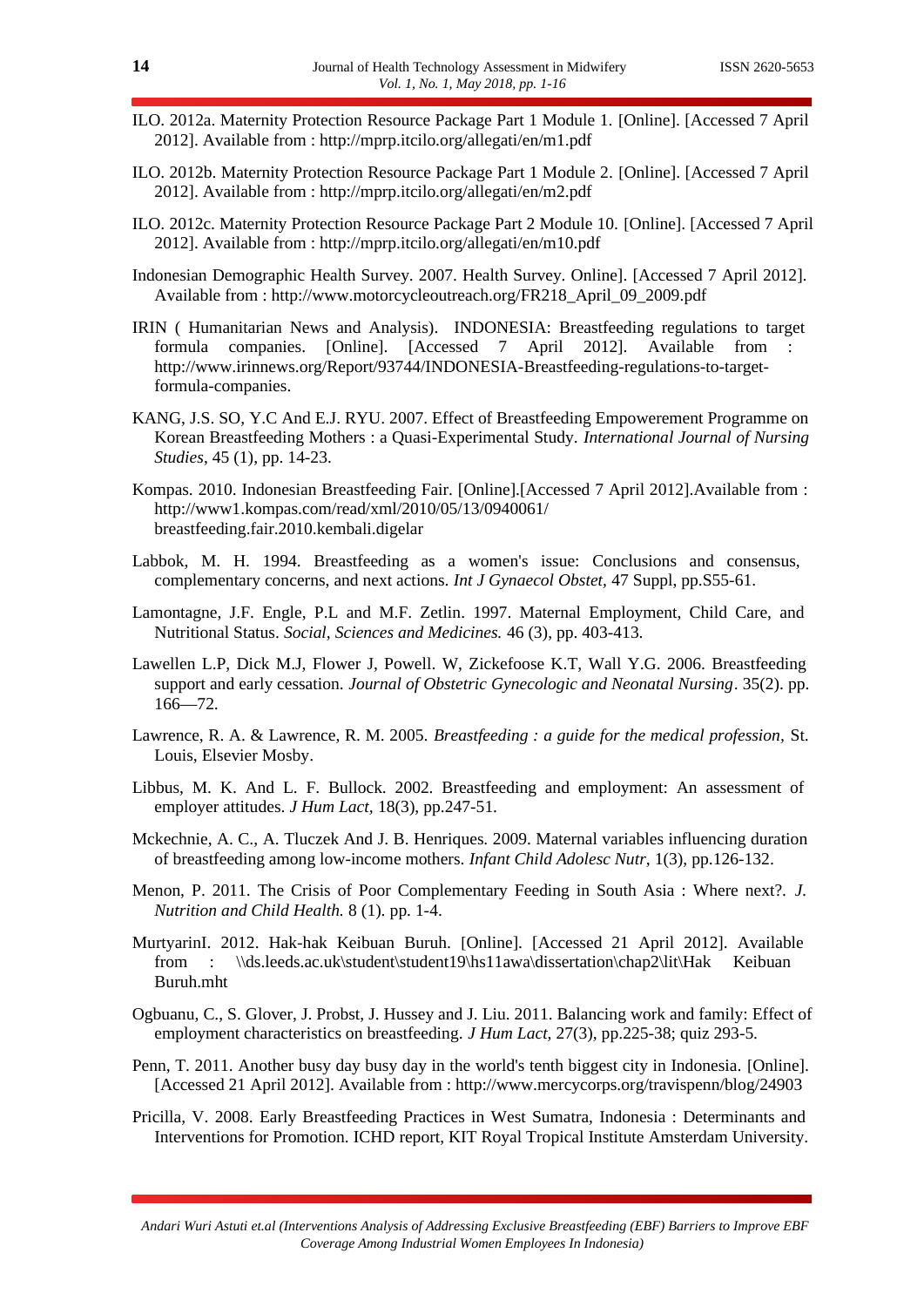- Riordan, J. and Wambach, K. 2010. *Breastfeeding and human lactation,* Sudbury, MA, Jones and Bartlett Publishers.
- Rogers, J. 2011. Mothers supporting mothers. [Online]. [Accessed 21 April 2012]. Available from : http://www.mercycorps.org/julierogers/blog/24958
- Salud, M. A., J. I. Gallardo, J. A. Dineros, A. F. Gammad, J. Basilio, V. Borja, A. Iellamo, L. Worobec, H. Sobel and J. M. Olive. 2009. People's initiative to counteract misinformation and marketing practices: The pembo, philippines, breastfeeding experience, 2006. *J Hum Lact,* 25(3), pp.341-9; quiz 362-5
- Sanyoto, D. 2004. Indonesia Code Violations : A Survey of State of the International Code of Marketing of Breastmilk Subtitutes and subsequent WHA Resolutions. [Online]. [Accessed 21 April 2012]. Available from : http://www.ibfan.org/art/298-4.pdf
- Senarath, U., M. J. Dibley And K. E. Agho. 2010. Factors associated with nonexclusive breastfeeding in 5 east and southeast asian countries: A multilevel analysis. *J Hum Lact,* 26(3), pp.248-57.
- Soewito Suhardiman Edymurty Kardono (Ssek). 2011. A guide of Indonesian Employement Law : Maternity and Family Leave. [Online]. [Accessed 21 April 2012]. Available from : \\ds.leeds.ac.uk\student\student19\hs11awa\dissertation\chap2\lit\A Guide to Indonesian Employment Law Maternity & Family Leave SSEK Lawfirm.mht
- Stratton, J.R And B.W. Henry.2011a. Employers of Low-Income, Full-Time Working Women Cite Mixed Perspectives on Strategies to Provide Workplace Breastfeeding Support. *J.American Dietetic Association.*36 (1). pp.113-123.
- Stratton, J.R And B.W. Henry.2011b. What Employers and Health Care Providers Can Do to Support Breastfeeding in the Workplace : Aiming to Match Positive Attitudes With Action. *ICAN : Ifant, Child and Adolescence Nutrition.* **3** (1). pp. 300-310.
- Tarrant, R. C., K. M. Younger, M. Sheridan-Pereira And J. M. Kearney. 2011. Factors associated with duration of breastfeeding in ireland: Potential areas for improvement. *J Hum Lact,* 27(3), pp.262-71.
- United Nations Population Fund (UNFPA). 2008. UNFPA Indonesia : Population-Poverty Network. [Online]. [Accessed 2 Nov 2011]. Available from http://unfpaindonesia.blogspot.co.uk/
- United Nations International Children's Emergency Fund (UNICEF). 2002. UNICEF and the Global Strategy on Infant and Young Child Feeding (GSIYCF). [Online]. [Accessed 9 Nov 2011]. Available from : http://www.unicef.org/nutrition/files/FinalReportonDistribution.pdf
- UNICEF. 2008. Strengthening action to improve feeding of infants and young children 6-23 months of age in nutrition and child health programmes. [Online]. [Accessed 9 Nov 2011]. Available from : http://whqlibdoc.who.int/publications/2008/9789241597890\_eng.pdf
- UNICEF. 2010. Following World Breastfeeding Week, UNICEF Indonesia urges companies to be "baby friendly". [Online]. [Accessed 2 Nov 2011]. Available from : http://www.unicef.org/indonesia/media\_13919.html
- UNICEF. 2012. Child Nutrition : Statistic by area. [Online]. [Accessed 2 Nov 2011]. Available from : http://www.childinfo.org/breastfeeding\_progress.html
- Walker, M. 2011. Breastfeeding and employment : Make it work. [Online]. [Accessed 2 March 2012]. Available from : http://www.ibreastfeeding.com/newsletter/2011/06/breastfeeding-andemployment-making-it-work